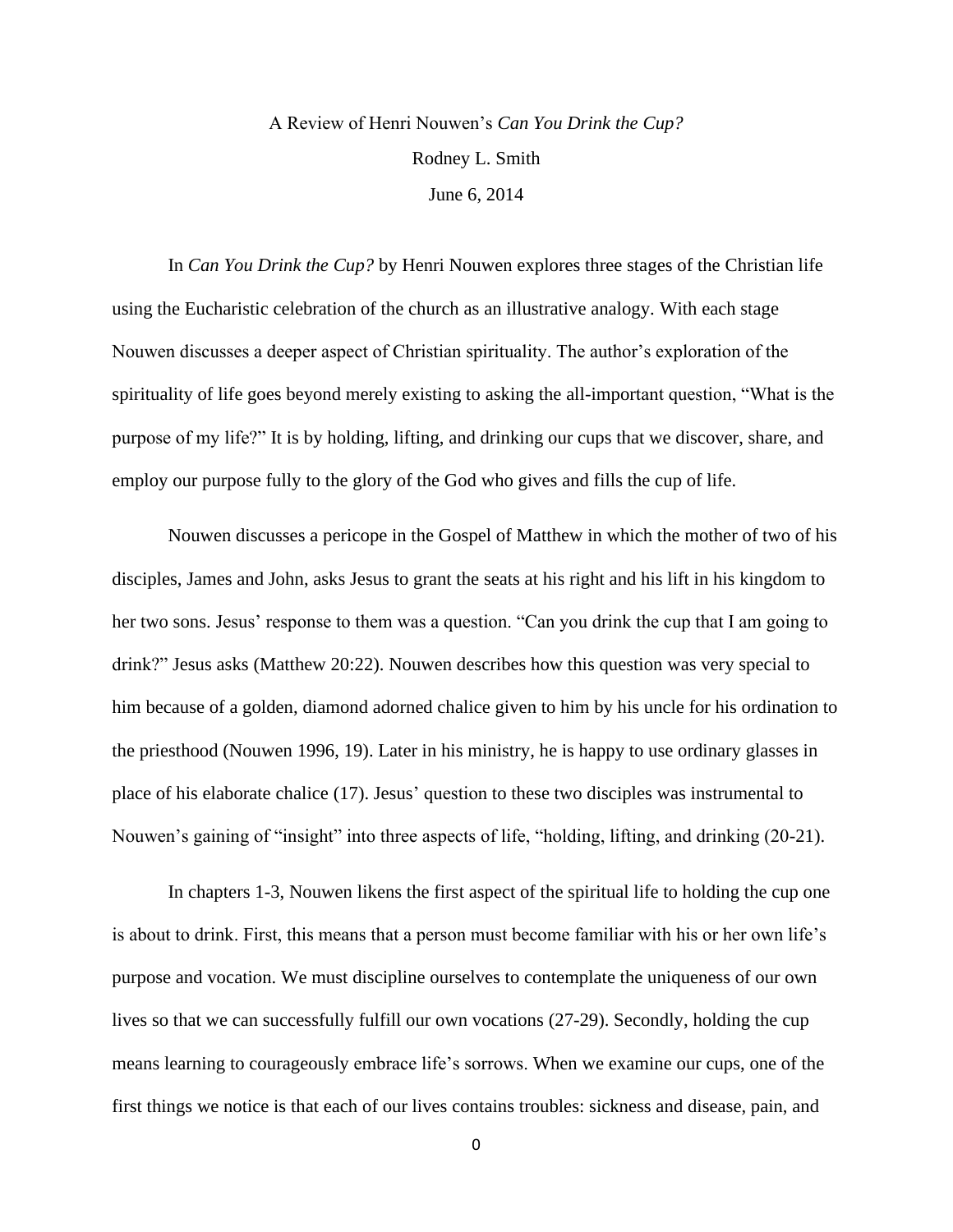unfulfilled needs (33-32). To drink this "cup of sorrow" is to share the cup which Jesus drank on behalf of all humanity (35). It is to invite God's will to take precedence in our lives over our own (38). Finally, Nouwen tells of how he has witnessed great joy in the midst of life's sufferings. The joy of belonging calms our fear of suffering (44-45), and joy is often hidden deeply within sorrow as a light shimmering in heavy darkness (46). Nouwen concludes that the cup of sorrow and the cup of joy are one and the same cup (51).

Chapters 4-6 speak of lifting the cup, which symbolizes a mutual celebration of life in community. In the same way that groups of people celebrate with one another by having a glass of wine or other drink together, lifting the cup reminds us that we are not meant to live our lives in isolation but with others (56-57). Nouwen reminds us that we are all people of both sorrow and joy, and "a fellowship of mutual care" can be a valuable source of continual joy (57). Letting others know what is in our cups is important because, although each of us is unique, we all need to experience intimacy in a close community of friends (59). In his story about Trevor, Nouwen illustrates that we should be less preoccupied with artificial boundaries which separate rich from poor, sick from healthy, and clergy from laity and more concerned about celebrating our togetherness both as part of God's creation and as his children (63-69). Our experiences of sorrow become life-giving when we hold them up for all to see (74). They become both an inspiration for others and a record of how we have come to be who we are today (74-75).

Finally, chapters 7-9 refer to drinking the cup of life as "fully appropriating and internalizing our own unique existence, with all its sorrows and joys" (81). Even though we may not be fully content with the lot we have received, we must follow in the example of the Lord and his disciples and drink all the life that God has given to us (82-83). If we seek to avoid life's sorrows, and consequently its joys as well, our lives will lack authenticity, significance, and

1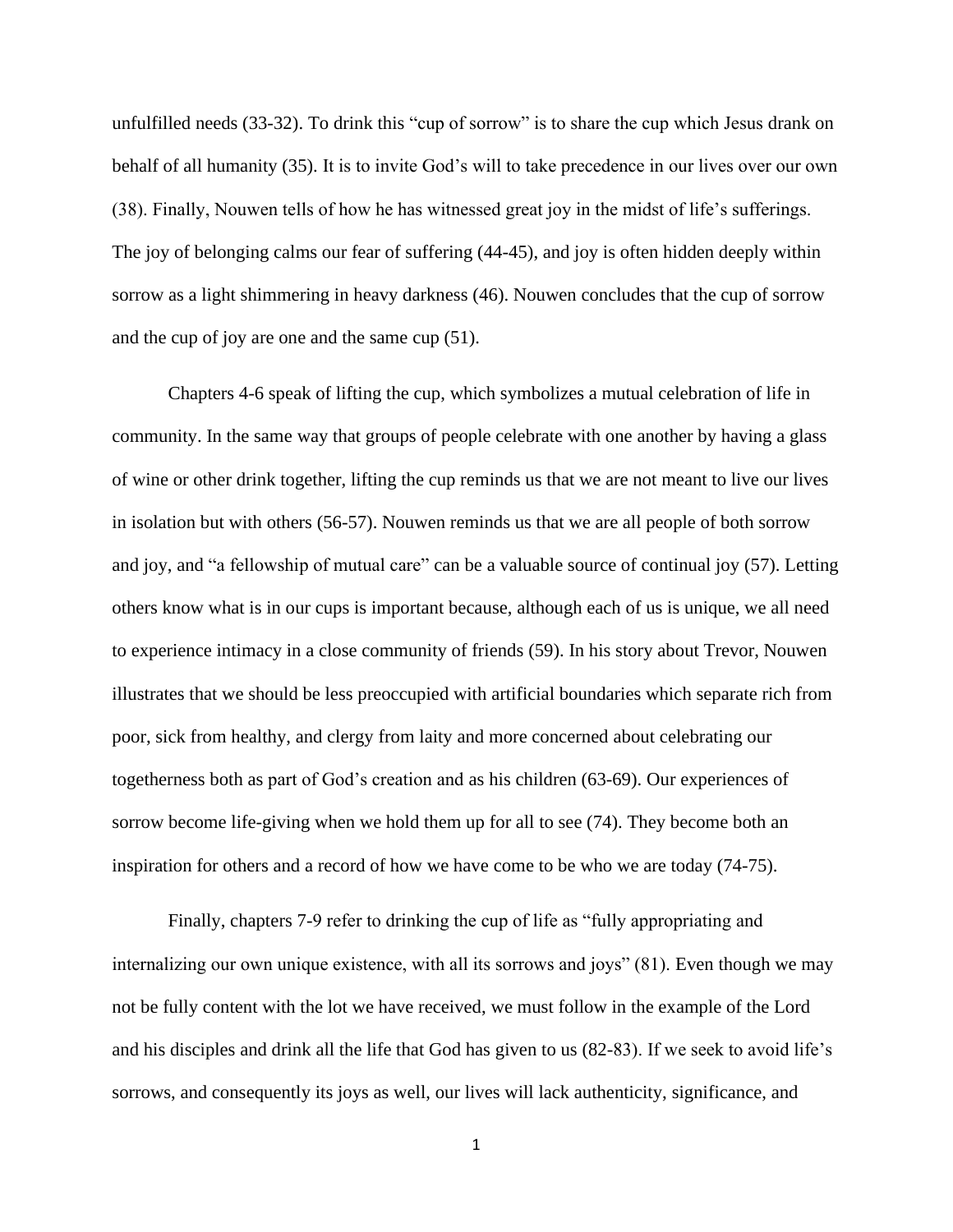enjoyment (83). Drinking our cup is the inevitable process by which salvation comes and we, after facing all of our disappointments, addictions, and fears, are given new life (87-91). Thus we all need to drink our cups of life "slowly, tasting every mouthful—all the way to the bottom" (93).

Nouwen offers three personal disciplines by which we can fully savor every last ounce of the contents of our cups (93). The first discipline is silence, in which we contemplate and seek to become fully aware of our own identity and personal journey instead of continually seeking to distract our attention from our situations (94-95). The second discipline is speaking about the content of our cups with others (96). A fear of rejection makes this discipline especially difficult because we are all broken and therefore tainted by sin and regrets, but it is our common brokenness that makes it both safe and necessary to share what is in our cups, but with discretion (96-98). Finally, the third discipline is a carful choosing of the actions in which we engage (99). Action is about giving ourselves fully to God and seeking to do everything he has appointed for us to do (100).

The cup to which Jesus refers is a cup of life (104). James and John might have sought political and financial prestige when they agreed to drink the same cup that Jesus drank, but they also wanted to remain in close proximity to Jesus (105). They were part of the believing entourage who knew Jesus' true identity (106). Yet what they eventually came to know is that drinking the cup of Jesus means learning selflessness, trust, and total dependence on God. Jesus might not offer the specific reward we desire for drinking his cup, but drinking your cup is lifegiving because it is a cup of intimacy with the Lord Jesus (107). So then, we must drink both Jesus' cup and our own cups (111).

2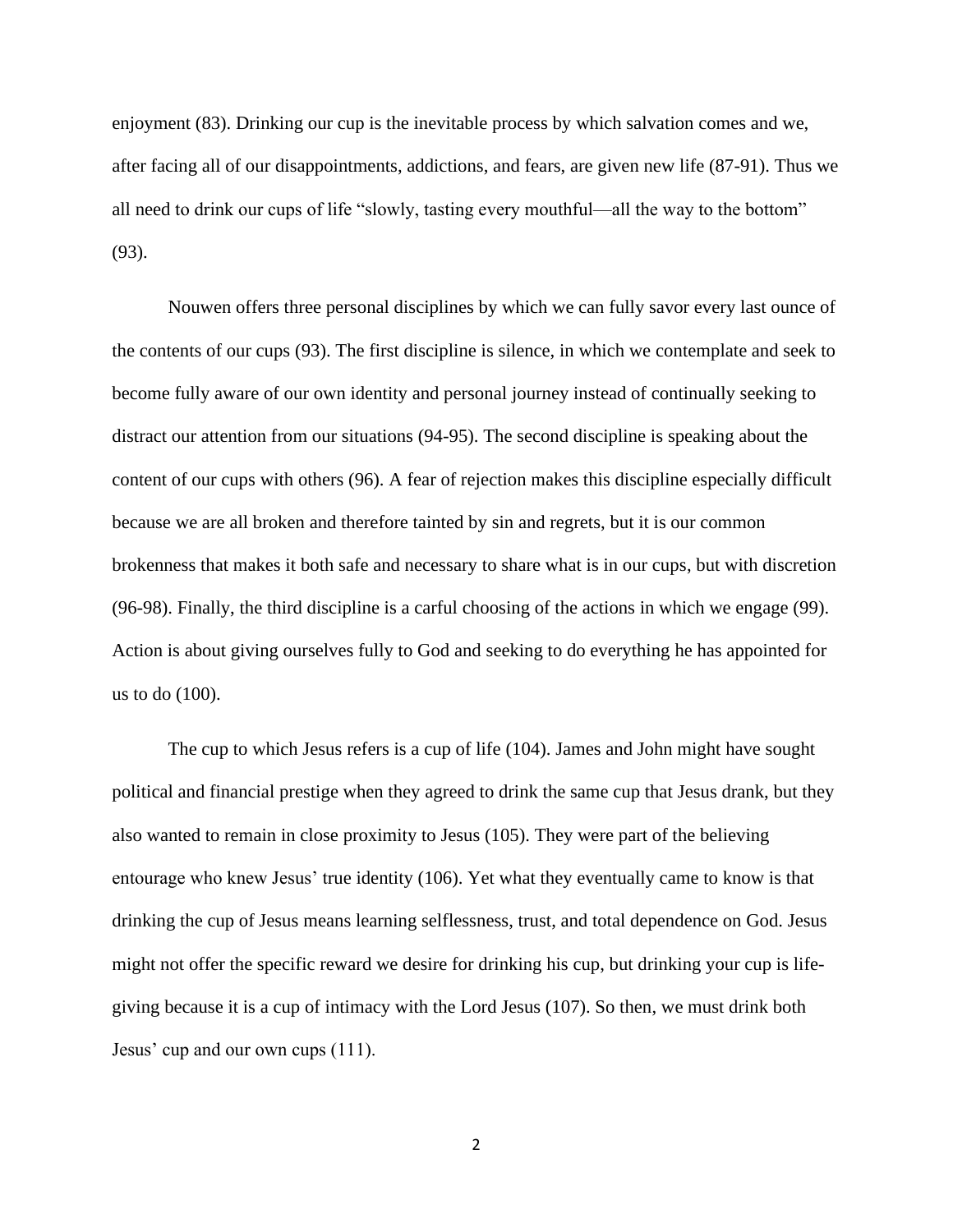Concluding Thoughts

Nouwen's entire analogy of life as holding, lifting, and drink a cup is brilliant. I find it to be more than merely a book about how to live the Christian life. It is a book about how to both truly enter into our own lives and live them to the fullest. More than anything else, I appreciate his story about visiting Trevor at the hospital for lunch. This lesson is valuable for the many who refuse to enjoy life for silly, self-inflicted reasons or because of a hyper concern for one's self above others. Enjoyment comes most often and most readily through community, and the life God has given us comes with a system for producing continual joy. So I think it is safe to say that he wants us to enjoy life. As I drink my cup, I am now equipped by an excellent three-fold description of what that looks like. Thanks to Henri's insight and practical disciplines, I am more willing than ever before to enter into this life God has given me and drink it fully for his glory.